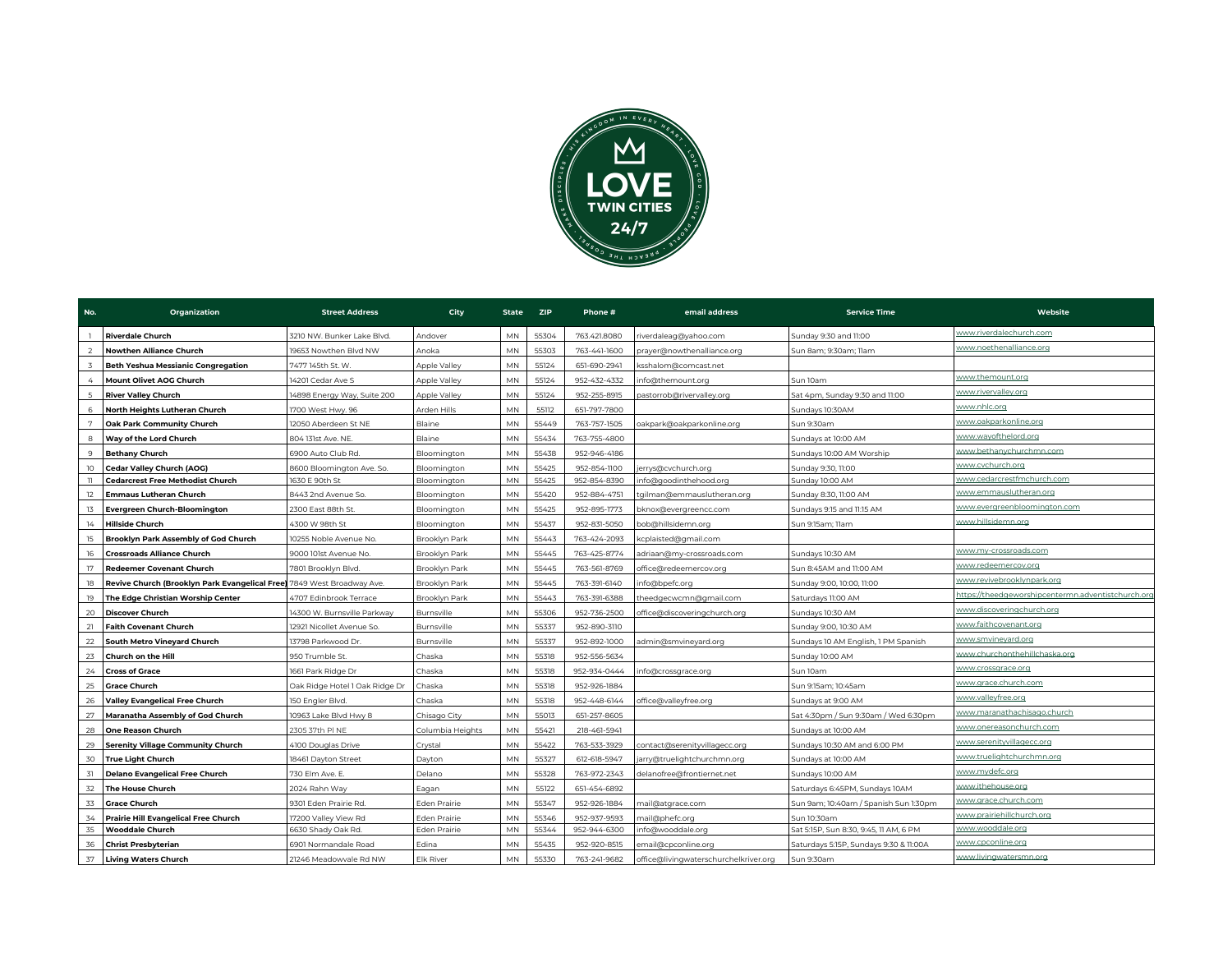| 38 | <b>River of Life Church</b>                         | 21695 Elk Lake Road NW        | Elk River          | MN         | 55330 | 763-441-7527 | rol@rolchurch.net                  | Sun 9:00, 10:45                                        | www.rolmn.org                                  |
|----|-----------------------------------------------------|-------------------------------|--------------------|------------|-------|--------------|------------------------------------|--------------------------------------------------------|------------------------------------------------|
| 39 | <b>Christ Church Twin Cities</b>                    | 4151 Leslee Curve             | Excelsior          | <b>MN</b>  | 55331 | 612-930-2822 | office@christchurchtc.com          | Sunday 10:00                                           | www.christchurchtc.com                         |
| 40 | Connect Church                                      | 325 Oak St                    | Farmington         | MN         | 55024 | 651-463-9363 | connectchurch@connectchurch214.com | Sun 10am                                               | www.connectchurch214.com                       |
| 41 | <b>Crossroads Covenant Church</b>                   | 17445 Notre Dame Street       | Forest Lake        | MN         | 55025 | 651-464-2195 | marc.crossroads@gmail.com          | Sundays 10:30 AM                                       | www.crossroads4christ.com                      |
| 42 | <b>Forest Lake Christian Church</b>                 | 420 West Broadway             | Forest Lake        | MN         | 55025 | 651-464-3400 | larry@flchristianchurch.com        | Sun 10:30am                                            | <u>www.facebook.com/myflcc</u>                 |
| 43 | Hosanna Lutheran Church                             | 9300 Scandia Tr N             | Forest Lake        | MN         | 55025 | 651-464-5502 | phanson@hosannaforestlake.net      | Sun 9am; 10:30am                                       | www.hosannaforestlake.net                      |
| 44 | Maranatha Assembly of God Church                    | 24799 Forest Blvd N           | Forest Lake        | MN         | 55025 | 651-464-3131 | mike@realchurch.org                | Sun 8:30am; 10:30am / Wed 6:30pm                       | www.realchurch.org                             |
| 45 | <b>Fridley Covenant Church</b>                      | 6390 University Ave. NE.      | Fridley            | MN         | 55432 | 763-571-1657 | pastormark@fridleycov.org          | Sun 10:30am                                            | www.fridleycov.org                             |
| 46 | Redeemer Lutheran Church of Fridley                 | 61 NE Mississippi Way         | Fridley            | MN         | 55432 | 763-574-7445 | a.beseman@redeemermn.org           | Sun 8:30, 10:00AM; 10:30AM in activity center          | www.redeemerfridley.org                        |
| 47 | Calvary Lutheran Church of Golden Valley            | 7520 Golden Valley Road       | Golden Valley      | MN         | 55427 | 763-545-5659 | info@calvary.org                   | Sun. 7:50, 9:00, 10:30; Spanish 10:30; Thurs 6:<br>30n | www.calvary.org/about/welcomecenter            |
| 48 | <b>Christ's Family Church</b>                       | 518 2nd St. E.                | Hastings           | MN         | 55033 | 651-437-2340 | cfc@cfchastings.com                | Sunday 9:00, 10:30 AM                                  | <u>http://www.cfchastings.com</u>              |
| 49 | New Life Evangelical Free Church                    | 11245 Point Douglas Dr S      | Hastings           | MN         | 55033 | 651-437-1545 | newlife@nlefc.org                  | Sun 9:30am                                             | www.nlefc.org                                  |
| 50 | <b>Rivertown Church</b>                             | 18355 Red Wing Blvd.          | Hastings           | MN         | 55033 | 651-437-6477 |                                    |                                                        |                                                |
| 51 | The Harbor Church                                   | 1125 West Point Douglas Rd.   | Hastings           | MN         | 55033 | 651 493-7974 | anderson@theharborchurch.com       | Sundays 9 and 10:45am                                  | www.theharborchurch.com                        |
| 52 | Cruz de Gloria (Spanish-speaking)                   | 4600 Shady Oak Rd.            | Hopkins            | MN         | 55343 | 952-935-3696 | edgar7@hotmail.com                 |                                                        |                                                |
| 53 | <b>Cross of Glory</b>                               | 4600 Shady Oak Road           | Hopkins            |            | 55343 | 952-935-3696 |                                    | Sundays 9:30A English, 11A English &<br>Spanish        | www.gloryonline.org                            |
| 54 | <b>New Heights Community Church</b>                 | 3239 70th St E                | nver Grove Heights | MN         | 55076 | 651-216-0923 | danschauer004@gmail.com            | Sun 10am                                               | www.newheiahts21.org                           |
| 55 | <b>River Valley Christian Church</b>                | 5900 Lake Elmo Ave. N.        | ake Elmo           | MN         | 55042 | 651-430-9950 | office@rvcc.info                   | Sun 9:30                                               | www.rvcc.info.com                              |
| 56 | <b>Rockpoint Church</b>                             | 5825 Kelvin Ave. N            | ake Elmo           | <b>MN</b>  | 55042 | 651-770-3172 | info@rockpoint-church.com          | Sunday 8:00, 9:15 and 10:45                            | www.rockpoint.church                           |
| 57 | <b>Celebration Church</b>                           | 16655 Kenyon Ave.             | akeville           | MN         | 55044 | 952-898-7200 | info@celebrationchurch.net         | Sun 10:00 (English and Spanish); Wed 6:45p             | www.celebrationchurch.net                      |
| 58 | Hosanna! Church                                     | 9600 163rd St W               | _akeville          | MN         | 55044 | 952-435-3332 | hosannalc@hosannalc.org            | Sat 5pm / Sun 9am; 11am                                | www.hosannalc.org                              |
| 59 | Summit Church - Lakeville Campus                    | 7320 175th St W               | akeville           | MN         | 55044 | 651-228-0811 |                                    | Sundays 11:00 AM                                       | www.summitchurchmn.org                         |
| 60 | Tree of Life Assembly of God                        | 3905 Woodland Rd.             | _exington          | MN         | 55014 | 651-340-2857 | office@treeoflifechurch.com        | Sundays 10:30 AM                                       | www.treeoflifeag.com                           |
| 61 | <b>North Springs Church</b>                         | 7868 Lake Dr                  | ino Lakes          | MN         | 55014 | 651-426-2088 | office@northspringschurch.org      | Sun 10am                                               | www.northspringschurch.org                     |
| 62 | Church of the Open Door                             | 9060 Zanzibar Lane N.         | Maple Grove        | MN         | 55311 | 763-416-5846 | dbrummitt@thedoor.org              | Sunday 9:00 and 11:00 AM                               | www.thedoor.org                                |
| 63 | <b>Life Assembly</b>                                | 6900 W Fish Lake Rd.          | Maple Grove        | MN         | 55311 | 763-494-0444 |                                    | Sun 10am                                               | www.lifemn.org                                 |
| 64 | Maple Grove Covenant Church                         | 9350 Upland Ln N              | Maple Grove        | MN         | 55369 | 763-494-3233 | mgcc@maplegrovecovenant.org        | Sun 10:30am                                            | www.maplegrovecovenant.org                     |
| 65 | Northwood Community Church                          | 12951 Weaver Lake Rd          | Maple Grove        | MN         | 55311 | 763-494-5369 | peoplematter@northwood.cc          | Sun 9:15am; 10:45am                                    | www.northwood.cc                               |
| 66 | The Grove Church                                    | 8585 Rice Lake Rd             | Maple Grove        | MN         | 55369 | 763-420-6485 | office@mygrovechurch.org           | Sun 9am; 10:45am                                       | www.mygrovechurch.org                          |
| 67 | <b>First Evangelical Free Church</b>                | 2696 Hazelwood St             | Maplewood          | MN         | 55109 | 651-777-5180 | info@firstefc.org                  | Sun 9am; 10:45am                                       | www.firstefc.org                               |
| 68 | <b>Redeeming Love Church</b>                        | 2425 White Bear Ave           | Maplewood          | MN         | 55109 | 651-777-5200 | info@redeeminglovechurch.com       | Sun 9:00, 10:30; Sat 5:00pm                            | www.redeeminglovechurch.com                    |
| 69 | <b>Woodland Hills Church</b>                        | 1740 Van Dyke St.             | Maplewood          | MN         | 55109 | 651-487-0001 | info@whchurch.org                  | Sat 5:00P, Sun 9:00 & 11:00 AM                         | www.whchurch.org                               |
| 70 | <b>Beacon of Hope Church</b>                        | 2827 Newton Ave. N.           | <b>Minneapolis</b> | <b>MN</b>  | 55411 | 612-521-8777 | ahtofiordan@gmail.com              | Sunday 5:00 PM Worship                                 | www.beaconofhopeinjordan.org                   |
| 71 | Bethel Christian Fellowship Minneapolis             | 1510 33rd Ave NE              | Minneapolis        | MN         | 55418 | 651-645-1534 | thelordhears@gmail.com             | Sunday 5:00 PM Worship                                 | www.nowsprouting.com/bethelchristianfellowship |
| 72 | <b>Bethel's Rock Church</b>                         | 10 West 57th Ave. at Nicollet | Minneapolis        | ${\sf MN}$ | 55419 | 612-866-3227 | office@bethelsrock.org             | Sunday 8:15, 9:45, 11:15; Wed eve 7pm                  | www.bethelsrock.org                            |
| 73 | <b>Bethlehem Baptist Church</b>                     | 720 13th Avenue South         | Minneapolis        | <b>MN</b>  | 55415 | 612-338-7653 | mail@hopeingod.org                 | Sunday 9:00, 11:00; Sat 5:30 pm                        | www.bethlehem.church                           |
| 74 | <b>Bethlehem Covenant Church</b>                    | 3141 43rd Avenue South        | Minneapolis        | MN         | 55406 | 612-721-5768 | eikenbary-barber@bethlehemcov.org  | Sunday 9:00, 10:30                                     | www.bethlehemcov.org                           |
| 75 | <b>Christ Church International</b>                  | 3015 13th Avenue So           | Minneapolis        | MN         | 55407 | 612-722-6687 | admin@ccimn.com                    | Sunday 10:00 AM                                        | www.ccilife.org                                |
| 76 | <b>City Church</b>                                  | 1501 West 54th Street         | Minneapolis        | MN         | 55419 | 612-338-6500 | churchinfo@citychurchmpls.org      | Sundays at 9:30 AM and 10:50AM                         | www.citychurchmpls.org                         |
| 77 | <b>Cityview Church</b>                              | 3041 4th Ave S                | Minneapolis        | MN         | 55408 | 612-724-2004 | nfo@cvcmpls.orc                    | Sundays 10:30 AM                                       | www.cvcmpls.org                                |
| 78 | <b>Community Covenant Church</b>                    | 901 Humboldt Avenue North     | Minneapolis        | MN         | 55411 | 612-374-3935 | lswanson@cccminneapolis.org        | Sundays 10:00 AM                                       | www.cccminneapolis.org                         |
| 79 | <b>Ebenezer Oromo Evangelical Church</b>            | 1901 Portland Ave. So.        | Minneapolis        | ${\sf MN}$ | 55404 | 612-886-6030 |                                    |                                                        | www.oromochurch.org                            |
| 80 | <b>El Bethel Baptist Church</b>                     | 3949 4th Ave S                | Minneapolis        | <b>MN</b>  | 55409 | 612-822-5794 | fmty@frommetoyou97.org             | Sundays 11:00am-12:30pm                                | www.facebook.com/servingjesuselbbc             |
| 81 | <b>Evangelist Crusaders Inc.</b>                    | 4307 Fourth Avenue South      | Minneapolis        | MN         | 55409 | 612-824-7187 | one2knowjc@msn.com                 |                                                        | www.evangelistcrusaders.com                    |
| 82 | <b>Family Life Centre</b>                           | 1015 4th Ave North            | Minneapolis        | MN         | 55405 | 612-522-5807 | hftwol@aol.com                     | Sunday 10:30,12:30 AM                                  | www.flclife.com                                |
| 83 | Firehouse Church                                    | 2011 21st Ave. So.            | Minneapolis        | <b>MN</b>  | 55404 | 612-721-4994 | admin@sewardchurch.org             | Sundays 11:00 AM                                       | www.firehousechapel.com                        |
| 84 | <b>First Evangelical Free Church</b>                | 5150 Chicago Ave. So.         | Minneapolis        | MN         | 55417 | 612-827-7398 | joel.sutton@firstfreechurch.org    | Sundays 9:15 and 11:00 AM                              | www.firstfreechurch.org                        |
| 85 | <b>Fountain of Life</b>                             | 3952 10th Ave S               | Minneapolis        | MN         | 55407 | 612-824-2731 |                                    | Sundays at 10:00 AM                                    | www.fountainoflifegc.org/index.html            |
| 86 | <b>Greater Friendship Missionary Baptist Church</b> | 2600 E 38th St                | Minneapolis        | MN         | 55406 | 612-827-7928 |                                    | Sundays 8:00 AM and 10:15 AM                           | www.greatfriend.org                            |
| 87 | <b>Hiawatha Church</b>                              | 4155 41st Ave S               | Minneapolis        | MN         | 55406 | 612.721.2201 | becky@hiawathachurch.com           | Sundays at 9:00 AM and 11:00 AM                        | www.hiawathachurch.com                         |
| 88 | Hope Lutheran Church                                | 5200 Emerson Ave N            | Minneapolis        | MN         | 55430 | 763-521-3547 | info@hopechurchmn.com              | Sun 9am; 10:30am                                       | www.hopechurchmn.com                           |
| 89 | Iglesia Centro Cristiano de Minneapolis             | 1901 Portland Ave S           | Minneapolis        | <b>MN</b>  | 55404 | 612-950-9059 | plantando.iglesias@gmail.com       | Spanish Sun 11:30am                                    | www.plantando-iglesias.com                     |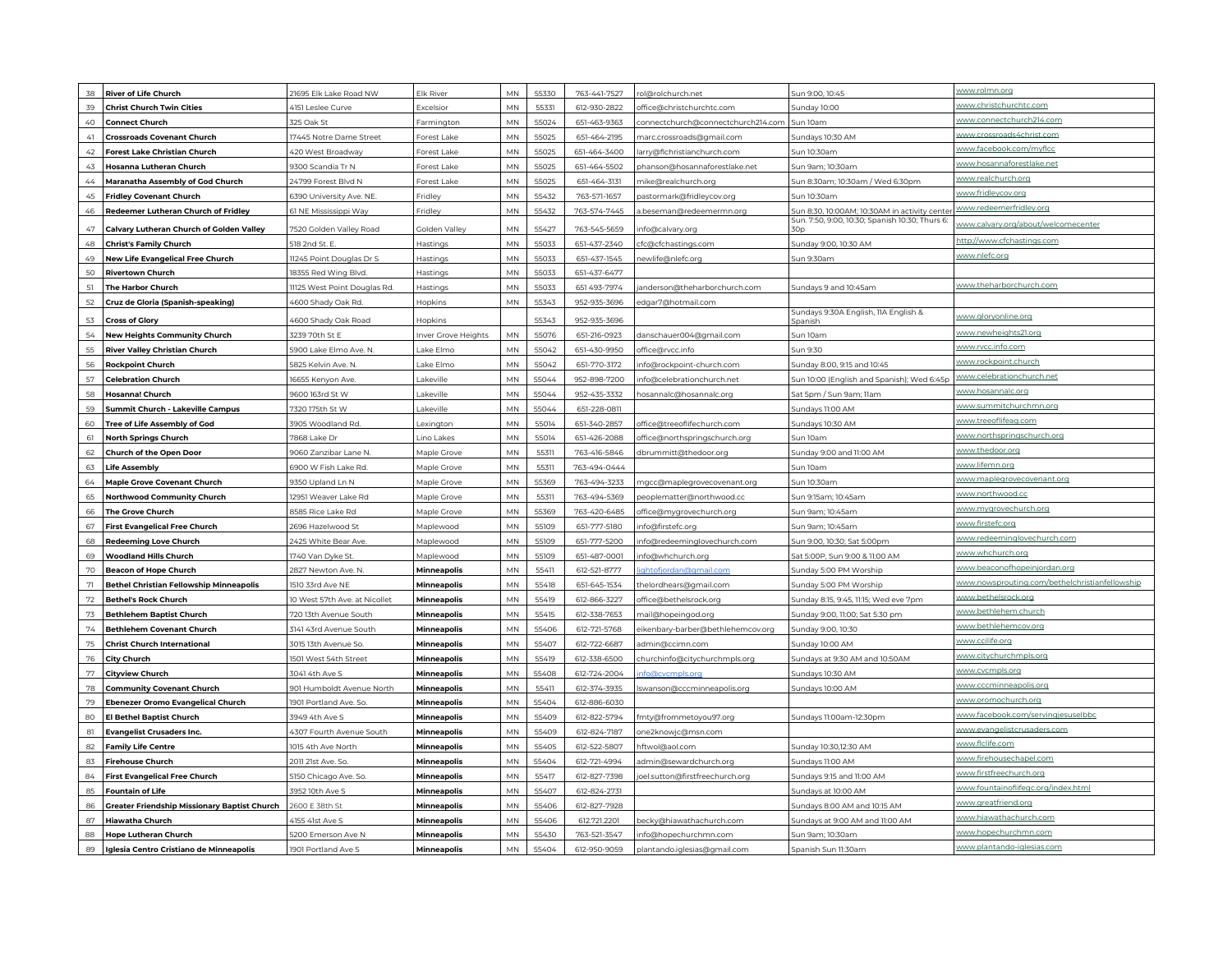| 90  | Jubilee Community Church                   | 3245 16th Ave S             | Minneapolis        | MN                     | 55407 | 612-524-8150 | family@jubileeminneapolis.org       | Sun 10am                                    | www.jubileeminneapolis.org               |
|-----|--------------------------------------------|-----------------------------|--------------------|------------------------|-------|--------------|-------------------------------------|---------------------------------------------|------------------------------------------|
| 91  | Lebanon Lutheran Church                    | 2014 E 36th St              | Minneapolis        | MN                     | 55407 | 612-729-7356 | lebanonlutheran@gmail.com           | Sundays at 9:30 AM                          | www.lebanonchurch.org                    |
| 92  | Maranatha Christian Church                 | 315 10th Ave SE             | <b>Minneapolis</b> | MN                     | 55414 | 612-378-2299 | grantbuse@hotmail.com               | Sat 7pm / Wed 7pm                           | www.spiritformed.com                     |
| 93  | Mercy Vineyard Church                      | 752 Harding St NE           | Minneapolis        | MN                     | 55413 | 612-270-5807 | info@mercyvineyard.org              | Sun 9am; Ilam                               | www.mercyvineyard.org                    |
| 94  | Mill City Church                           | 1201 University Ave NE      | Minneapolis        | MN                     | 55413 | 612-702-1593 | mb@millcitychurch.com               | Sun 10am                                    | <u>www.millcitychurch.com</u>            |
| 95  | Miracle Redemption Christian Center Intern | 4301 N Thomas Ave           | Minneapolis        | MN                     | 55412 | 952-846-8047 | info@mrcciministries.org            | Sun 10:30am / Tues 11am / Fri 7pm           | www.mrcci.ora                            |
| 96  | <b>Regents Assembly</b>                    | 810 31st St W               | Minneapolis        | <b>MN</b>              | 55408 | 612-822-2500 | info@regentsassembly.org            | Sun 10:45am                                 | www.regentsassembly.org                  |
| 97  | <b>Riverside Evangelical Free Church</b>   | 3401 Boardman St.           | <b>Minneapolis</b> | MN                     | 55417 | 612-727-3482 |                                     | Sunday 10:00 AM                             | www.rscmn.org                            |
| 98  | Saint Paul's Evangelical Lutheran Church   | 1901 Portland Ave. So.      | Minneapolis        | MN                     | 55404 | 612-874-0133 | roland@rolandwells.com              | Sunday 9:15                                 | www.stpaulsevlutheran.org                |
| 99  | <b>Sanctuary Covenant Church</b>           | 2018 Aldrich Ave N          | Minneapolis        | MN                     | 55411 | 612-692-6575 | hello@sanctuarycov.org              | Sunday 9:00 and 11:00                       | www.sanctuarycov.org                     |
|     | 100 Shiloh Temple                          | 1201 W Broadway Ave         | Minneapolis        | ${\sf MN}$             | 55411 | 612-302-1463 |                                     | Sundays 8:00 AM and 10:45 AM                | www.shilohtemple.com                     |
| 101 | Spirit and Truth Worship Center            | 3254 Penn Ave N             | Minneapolis        | <b>MN</b>              | 55412 | 612-521-4987 | info@stephaniebond.org              | Sunday 10:30 AM                             | www.stephaniebond.org                    |
| 102 | Stadium Village Church                     | 501 Oak St SE               | Minneapolis        | MN                     | 55414 | 612-331-1632 | stadiumvillagechurch@hotmail.com    | <b>11AM Sundays</b>                         | www.stadiumvillagechurch.org             |
| 103 | Substance Church - Downtown Campus         | 101 E Grant St              | Minneapolis        | <b>MN</b>              | 55403 | 763.710.4337 | contact@substancechurch.com         | Sundays 9:30am, 11:30am                     | www.substancechurch.com                  |
| 104 | Three Degrees Church                       | 119 N 4th Street Suite 404  | Minneapolis        | $\mathsf{MN}$          | 55401 | 612-781-8488 | info@3degreesministries.com         | Sun 10:30am, Wed 7:00 PM                    | www.3degreeschurch.com                   |
| 105 | <b>Urban Refuge</b>                        | 5501 Chicago Ave S          | Minneapolis        | MN                     | 55417 | 612-338-7226 |                                     | Sundays 10:15 AM                            | www.theurbanrefuge.com                   |
| 106 | Vine Church                                | 3244 22nd Ave S             | <b>Minneapolis</b> | MN                     | 55407 | 612-722-3316 | hello@vinechurchmpls.com            | Sundays 10:15 AM                            | www.vinechurchmpls.com                   |
| 107 | <b>New Salem Church</b>                    | 3101 14th Ave S             | Minneapolis        | MN                     | 55407 |              |                                     | English & Spanish Sundays 10:30AM           | www.salemefc.com                         |
| 108 | <b>Eagle Christian Worship Center</b>      | 10 W 57th St                | Minneapolis        | MN                     | 55419 | 952-220-2909 |                                     | Sundays 10AM-1PM                            | www.ecwci.org                            |
| 109 | <b>Grace in the City</b>                   | 609 South 10th Street, #170 | <b>Minneapolis</b> | MN                     | 55404 | 612.999.7991 |                                     | Sundays 4:00 PM                             | www.graceinthecity.org                   |
| 110 | Vine Church                                | 3244 22nd Ave S             | <b>Minneapolis</b> | MN                     | 55407 | 612-722-3316 | hello@vinechurchmpls.com            | Sundays 10:15 AM                            | www.vinechurchmpls.com                   |
| 111 | The Gate Church                            | 9500 Minnetonka Blvd.       | Minneapolis        | MN                     | 55426 | 612.791.2137 |                                     | Sundays 4:30 PM                             | www.theaatemn.com                        |
| 112 | <b>River Valley Church Mound Campus</b>    | 5595 Westwood Ave           | Minnetrista        | MN                     | 55364 | 952-255-8966 | minnetrista@rivervalley.org         | Sunday 8:30, 9:45 and 11:15                 | www.rivervalley.org/location/minnetrista |
| 113 | <b>Church Upon the Rock</b>                | 7901 Red Oak Dr. NE.        | Mounds View        | MN                     | 55112 | 763-786-9555 | contact@cutr.org                    | Sundays 10:30 AM                            | www.cutr.org/home                        |
| 114 | North Haven Church                         | 2240 15th Ave E             | N St Paul          | $\mathsf{M}\mathsf{N}$ | 55109 | 651-777-1384 | info@northhavenchurch.org           | Sun 9am; 10:30am                            | www.northhavenchurch.org                 |
| 115 | Salem Covenant Church                      | 2655 NW Fifth Street        | New Brighton       | <b>MN</b>              | 55112 | 651-633-9615 | phammar@salemcov.org                | Sunday 8:30, 9:45, and 11:00                | www.salem-covenant.church                |
| 116 | New Hope Church                            | 4225 Gettysburg Ave N       | New Hope           | MN                     | 55428 | 763-533-2449 | seniorpastor@newhopechurchmn.org    | Sun 8, 9:30, Ilam / Spanish Sun Ilam        | www.newhopechurchmn.org                  |
| 117 | <b>Plymouth Covenant Church</b>            | 4300 Vicksburg Ln N         | Plymouth           | MN                     | 55446 | 763-559-4300 | info@plymouthcovenant.org           | Sat 6:30pm / Sun 9am; 10:30am               | www.plymouthcovenant.org                 |
| 118 | Wayzata Evangelical Free Church            | 705 Highway 101 North       | Plymouth           | <b>MN</b>              | 55447 | 763-473-9463 | receptionist@wayzatafree.org        | Sundays at 10:00 AM                         | <u>www.wayzatafree.org</u>               |
| 119 | <b>Prior Lake Baptist Church</b>           | 5690 Credit River Rd SE     | Prior Lake         | MN                     | 55372 | 952-447-2824 | info@priorlakebaptist.org           | Sun 9:30am; 6pm                             | www.priorlakebaptist.org                 |
| 120 | Northgate Church                           | 7295 Sunwood Dr NW          | Ramsey             | MN                     | 55303 | 763-412-1701 |                                     | Sat 5pm / Sun 9am; Ilam                     | www.ngatechurch.org                      |
| 121 | Awake Us Now Church                        | P.O. Box 23420              | Richfield          | MN                     | 55423 | 952-454-2384 | pastordodge@awakeusnow.com          | Sunday 9:30 AM                              | www.awakeusnow.com/index.html            |
| 122 | <b>Fellowship at Rivendell</b>             | 2721 Parkview Blvd          | Robbinsdale        | MN                     | 55422 | 612-588-8538 | paulgilbertkyle@gmail.com           | Sun 4pm                                     | www.paulkyle.org                         |
| 123 | <b>Redeemer Lutheran Church</b>            | 4201 Regent Ave. N.         | Robbinsdale        | MN                     | 55422 | 763-533-2564 | redeemer.ev@q.com                   | Sun 9AM                                     | www.redeemerrobbinsdale.org              |
| 124 | <b>Riverwood Covenant Church</b>           | 7189 69th Ave. N.           | Rockford           | MN                     | 55373 | 763-477-9126 | keithr@riverwoodcovenant.org        | Sunday 9:00 and 10:45                       | www.riverwoodcovenant.org                |
| 125 | <b>Hope Community Church</b>               | 19951 Oswald Farm Rd        | Rogers             | MN                     | 55374 | 763-494-4673 | pastorbrian@hope-church.info        | Sun 10am; 6pm                               | www.myhopecommunity.com                  |
| 126 | Community of Hope Lutheran Church          | 14401 Biscayne Ave.         | Rosemount          | MN                     | 55068 | 651-322-5679 | pernilsen@cohlc.org                 | Sundays 9:00, 10:45 AM                      | www.cohlc.org                            |
| 127 | Communitas House Church                    | 1707 Lydia Ave. West        | Roseville          | <b>MN</b>              | 55113 | 651-636-0797 | paulanderson@harvestcommunities.org |                                             | www.communitasmn.com                     |
| 128 | <b>Family Room Church</b>                  | 1476 Centennial Drive       | Roseville          | MN                     | 55113 | 651-254-9868 | kmcclure7300@comcast.net            | lst, 3rd & 5th Wednesday at 7pm             | www.familvroomchurch.com                 |
| 129 | Lydia House Church                         | 1707 Lydia Ave W            | Roseville          | MN                     | 55113 | 651-347-1707 | info@lydiahousechurch.org           | Sun 10:30am                                 | www.lydiahousechurch.org                 |
| 130 | Real Life Church                           | 2353 N Chatsworth St        | Roseville          | MN                     | 55113 | 651-484-6081 | office@reallifechurch.net           | Sun 10am                                    | www.reallifechurch.net                   |
| 131 | <b>Roseville Covenant Church</b>           | 2865 Hamline Ave. N.        | Roseville          | MN                     | 55113 | 651-633-5526 | mark@rosevillecovenant.org          | Sunday 8:30 and 11:00                       | www.rosevillecovenant.org                |
| 132 | Twin City Chinese Christian Church         | 1752 Terrace Dr             | Roseville          | $\mathsf{MN}$          | 55113 | 651-644-9321 | contact@tcccc.org                   | Sunday 9:30 Cantonese & English, 11 Mandari | <u>www.tcccc.org/en</u>                  |
| 133 | Hosanna! Church - Shakopee campus          | 1690 Vierling Dr E          | Shakopee           | MN                     | 55379 | 952-435-3332 | hosannalc@hosannalc.org             | Sun 9am; llam                               | <u>www.hosannalc.orc</u>                 |
| 134 | <b>River Valley Church Savage Campus</b>   | 1350 Cossings Blvd          | Shakopee           | MN                     | 55379 | 952-255-8956 | savage@rivervalley.org              | Sunday 8:30, 9:45,11:15 and 5:00            | www.rivervalley.org/location/shakopee    |
| 135 | <b>Hope Christian Church</b>               | 4911 Hodgson Rd             | Shoreview          | MN                     | 55126 | 651-486-6243 | hope@hopemn.com                     | Sun 10:30am                                 | www.cogrowhope.com                       |
| 136 | <b>Excelsior Covenant Church</b>           | 19955 Excelsior Boulevard   | Shorewood          | <b>MN</b>              | 55331 | 952-474-2537 | eric@excelsior-covenant-church.org  | Sundays 10:00 AM                            | www.excelcov.org                         |
| 137 | <b>Emmanuel Christian Center</b>           | 7777 University Ave. NE.    | Spring Lake Park   | MN                     | 55432 | 763-784-7777 | nateruch@emmanuelcc.org             | Sundays 9:00, 11:00 AM                      | www.emmanuelcc.org                       |
| 138 | Substance Church - Northtown Campus        | 8299 Central Ave NE         | Spring Lake Park   | <b>MN</b>              | 55113 | 763.710.4337 | contact@substancechurch.com         | Sundays 8:50am, 10:20am, 11:50am            | www.substancechurch.com                  |
| 139 | <b>Park Assembly</b>                       | 1615 Texas Ave S            | St Louis Park      | MN                     | 55426 | 952-545-2326 | parkassembly@yahoo.com              | Sun 10am                                    | www.parkassembly.org                     |
| 140 | <b>Elmwood Evangelical Free Church</b>     | 3615 Chelsmford Road        | St. Anthony        | MN                     | 55413 | 612-788-9408 | elmwoodpastor@usfamily.net          | Sundays 10:30 AM                            | www.elmwoodchurch.org                    |
| 141 | <b>Genesis Covenant Church</b>             | 4330 Ceder Lake Road        | St. Louis Park     | MN                     | 55416 | 651-216-3205 | sjwiens@mac.com                     | Sun 9:30am                                  | www.genesiscov.org                       |
|     | 142 Amazing Grace Assembly of God Church   | 1237 Earl Street            | St. Paul           | MN                     | 55106 | 651-778-1768 | p1mc@aol.com                        | Sunday 10:30 AM Worship                     | www.amazinggracechurch.net               |